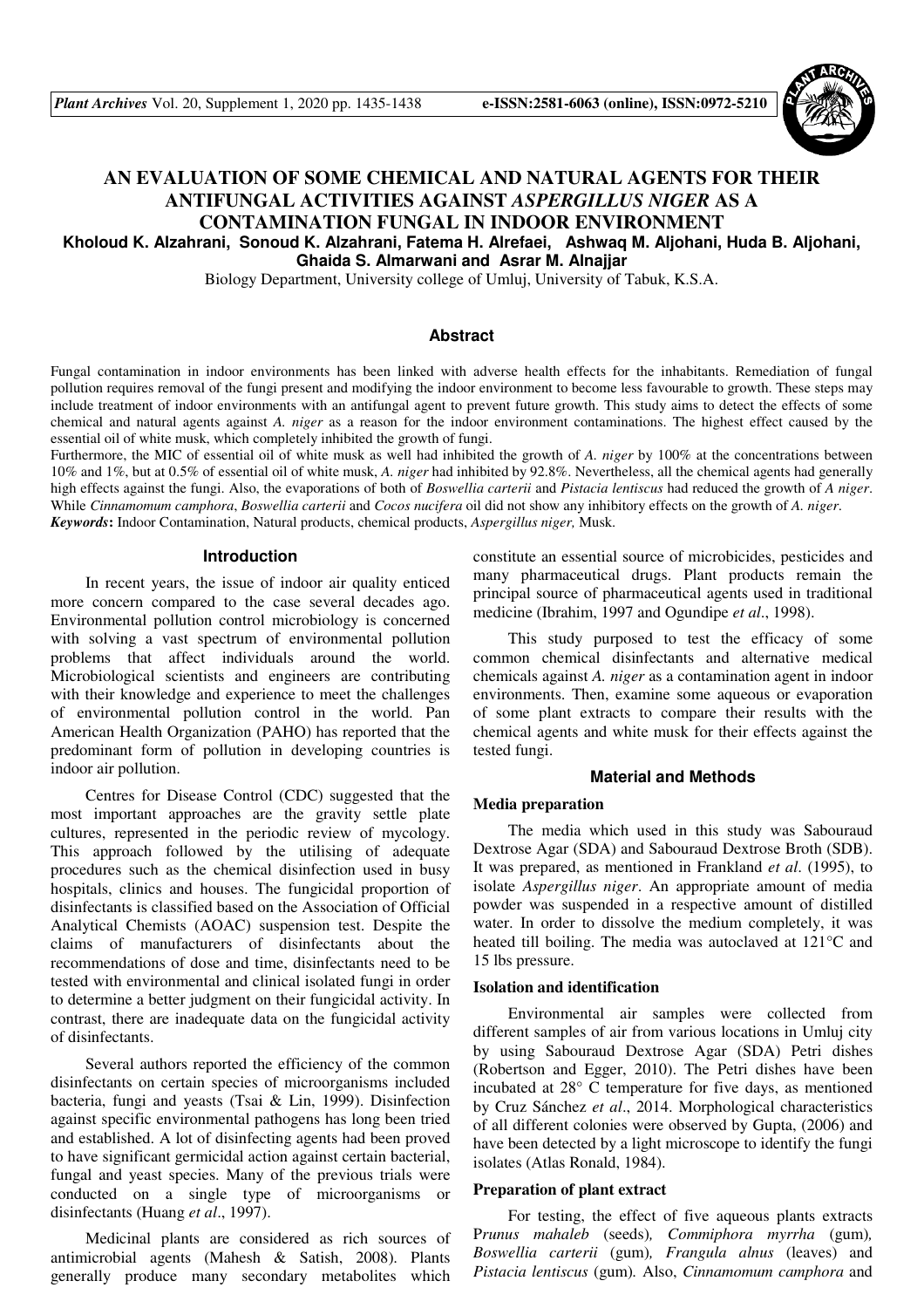*Cocos nucifera* were used as essential oils on *A. niger* by a concentration of 10% from each extract was prepared.

Rodino *et al*. 2014 proposed that The aqueous plant extracts were acquired by maceration and used in the antifungal assay, for this process was used a quantity of 5g of dried, fine powdered plant to 50 ml of distilled water. Rodino *et al*., 2015 informed that the mixture was left for 1 hour in sealed glass recipients, at room temperature, with occasional stirring. The extract obtained was filtrated under vacuum through filter paper (Whatman No.1).

### **Disinfectant formulations**

The examined disinfectants in this study were including Formaldehyde (3.7%), Methanol (10%), Ethanol (70%), Dettol (100%), Clorox (10%), Tide (100%), Liquid soap (100%), Flash (NaClO) (50%), Acetic acid (10%), Vikus (100%), Sodium Bicarbonate (NaHCO3) (100%), Alum (AB(SO4)2.12H2O) (100%) and sea salt (NaCl) (100%) which had been prepared with distilled water except the sea salt. Initially, 10% concentration of mentioned disinfectants were examined for evaluation of antifungal activities, and then concentrations of disinfectants were regularly decreased until the margin of effective dilution for control organisms were obtained.

## **White Musk Samples**

Two selected samples of musk, which were used for this study, were the concentrated essential oil of white musk (from Abdulsamad Alqurashi shop), and the other sample was the white musk powder which is sold in the aromatherapy shops.

## **A fast test of all tested samples against** *Aspergillus niger* **to determine their antifungal activities under the light microscope:**

All samples were used for inactivation of disinfectants after timed exposure (10 minutes) with 0.5×10 four fungal cells of *Aspergillus niger* on a slide together and covered by a glass cover. After that, all the slides were checked under light microscopes.

## **Assay of Antifungal evaluation of all tested samples against** *Aspergillus niger* **on SDB by dry weight method:**

All tested samples were serially added by 10 ml to 90 ml of (SDB) in each flask (250 ml. Then, disks (with 0.5 mm) of *Aspergillus niger* colonies were added to each flask which was incubated at 25°C for five days when control samples were completely grown. The dry weight was detected, and the percentage of inhibition growth was recorded as well (Banerjee *et al*., 1933).

## **The MIC of white musk essential oil against** *Aspergillus niger* **on SDB by dry weight method:**

White musk essential oil was added by 10%, 7.5%, 5%, 2.5% 1% and 0.5% to flasks with Saboroud dextrose broth (SDB) and disks (with 0.5 mm) of *A. Niger* colonies were added to each flask before incubated at 25°C for five days. The dry weight was calculated (Banerjee *et al*., 1933).

## **Results**

The results in table (1) show the various impacts of all tested samples on both mycelium and spores of *A. niger.* These results had individually separated into two aspects which were chemical agents and natural agents. Figure (1) clarifies that all tested chemical agents affected both mycelium and spores of *A. niger* except ethanol.

**Table 1 :** The effects of some chemical disinfectants, some natural agents on the mycelium and spores of *A. niger*.

|                                     | <b>Material</b>     | The effect on          |           |
|-------------------------------------|---------------------|------------------------|-----------|
| <b>Type</b>                         |                     | <b>Mycelium</b> Spores |           |
| Chemical<br>Disinfectants           | Dettol              | $\ddot{}$              | $\div$    |
|                                     | Clorox              | $+$                    | $\ddot{}$ |
|                                     | Tide                | $\ddot{}$              | $\pm$     |
|                                     | Liquid soap         | $\ddot{}$              | $+$       |
|                                     | Ethanol             |                        |           |
|                                     | Methanol            | $\ddot{}$              | $\ddag$   |
|                                     | Formaldehyde        | $\ddot{}$              | $\ddag$   |
|                                     | Flash               | $\ddot{}$              | $+$       |
|                                     | Alum                | $\pm$                  | $\ddag$   |
|                                     | Sodium bicarbonate  | $+$                    | $\ddag$   |
|                                     | Vikus               | $\ddot{}$              | $+$       |
|                                     | Acetic acid         | $\ddot{}$              | $+$       |
| Aqueous<br>Plant<br><b>Extracts</b> | Commiphora myrrha   | $\ddot{}$              | $+$       |
|                                     | Prunus mahaleb      | $\ddot{}$              | $+$       |
|                                     | Boswellia carterii  |                        |           |
|                                     | Frangula alnus      |                        |           |
|                                     | Cinnamomum camphora |                        |           |
|                                     | Cocos nucifera oil  |                        |           |
| Evaporation                         | Boswellia carterii  |                        |           |
|                                     | Pistacia lentiscus  |                        |           |
| <b>White Musk</b>                   | Essential oil       | $\div$                 | $+$       |
|                                     | Powder              | ┿                      | $+$       |

Key: (+) There is an effect of the tested agent on the fungi mycelium or spores.

(-) There is no effect of the tested agent on the fungi mycelium or spores.



**Fig. 1 :** The effects of some chemical disinfectants on the mycelium and spores of *A. niger*.

Furthermore, the natural agents were divided into three groups which were the aqueous plant extracts, the evaporated plant gums and white musk samples. The results in figure (2) indicate that all the evaporated plant gums almost all aqueous plant extracts except *Commiphora myrrha* and *Prunus mahaleb* did not cause any effect of the mycelium or spores of *A. niger,* While both essential oil of white musk and the white musk powder affected *A. niger's mycelium and spores.*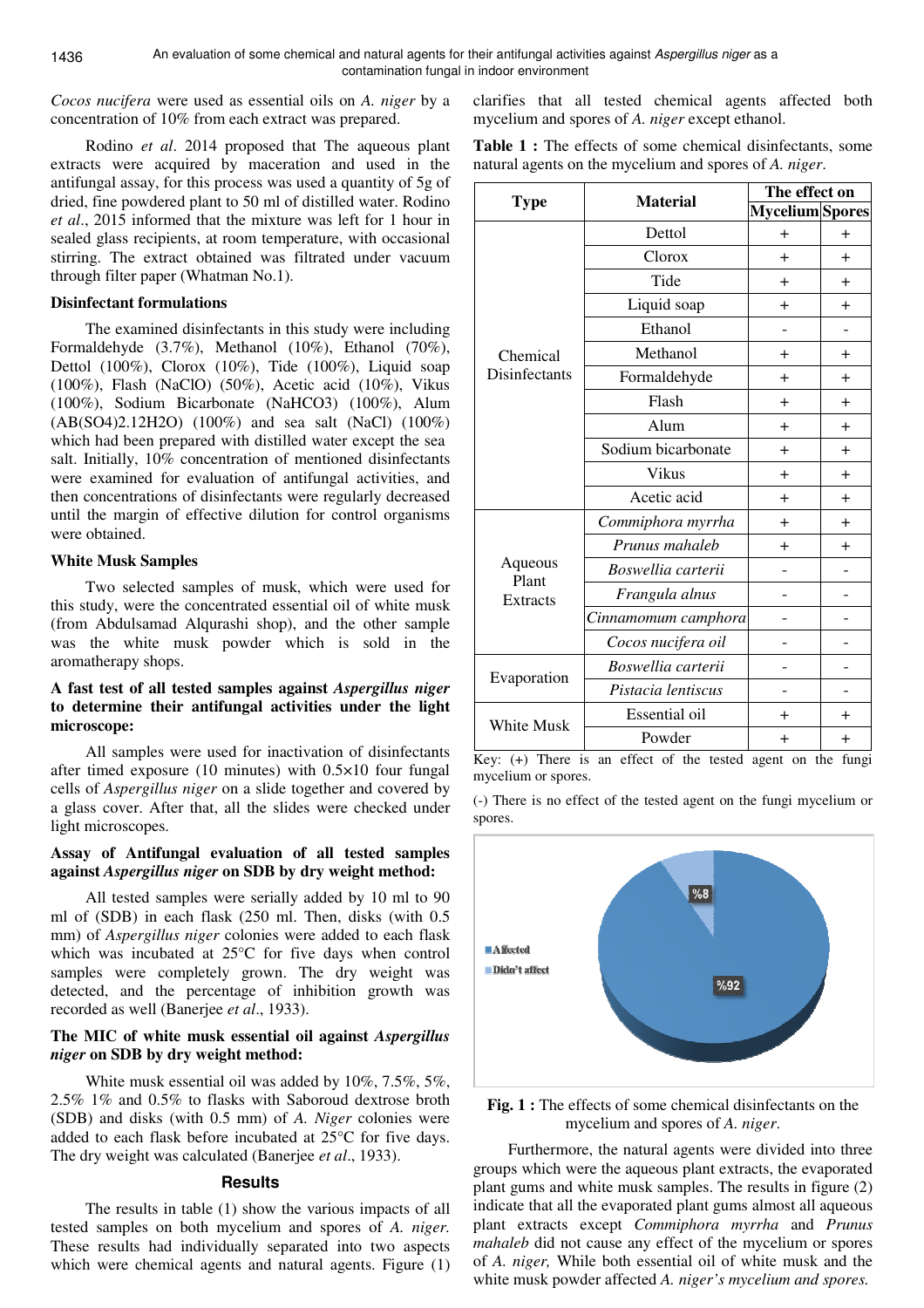

**Fig. 2 :** The effects of some natural agents on the mycelium and spores of *A. niger*.

Results in table (2) and figure (3) illustrate the impact of some chemical and natural agents which used to inhibit the growth of *A. niger* as a contaminated factor in indoor environments. *A. niger* completely inhibited by white musk essential oil. Both of Dettol and the evaporation of *Boswellia carterii* had inhibited the growth of *A. niger* by 94.1% and 93.7% respectively. While Clorox and Acetic acid had the same effect on *A. niger* growth by 92.2 %. Moreover, some chemical agents had close results to the previous agents such as Methanol, Flash, Alum and Sodium Bicarbonate by 91%, 90.8, 90.6% and 90.5% respectively. Ethanol, the evaporation of *Pistacia lentiscus* and Formaldehyde had an impact on the inhibition growth of *A. niger* by 89.9%, 89.4% and

**Table 2 :** The effects of some chemical disinfectants, some natural agents on the inhibition percentage of the dry weight of *A. niger*.

| <b>Type</b>                      | <b>Material</b>     | Percentage of dry<br>weight inhibition<br>of A. niger growth |
|----------------------------------|---------------------|--------------------------------------------------------------|
| Chemical<br>Disinfectants        | Dettol              | 94.1                                                         |
|                                  | Clorox              | 92.2                                                         |
|                                  | Tide                | 63.1                                                         |
|                                  | Liquid soap         | 82.4                                                         |
|                                  | Ethanol             | 89.9                                                         |
|                                  | Methanol            | 91                                                           |
|                                  | Formaldehyde        | 88.5                                                         |
|                                  | Flash               | 90.8                                                         |
|                                  | Alum                | 90.6                                                         |
|                                  | Sodium Bicarbonate  | 90.5                                                         |
|                                  | Vikus               | 68.3                                                         |
|                                  | Acetic acid         | $92.\overline{2}$                                            |
| Aqueous<br><b>Plant Extracts</b> | Commiphora myrrha   | 78.6                                                         |
|                                  | Prunus mahaleb      | 14.0                                                         |
|                                  | Boswellia carterii  | $\theta$                                                     |
|                                  | Frangula alnus      | 17.6                                                         |
|                                  | Cinnamomum camphora | 0                                                            |
|                                  | Cocos nucifera oil  | $\theta$                                                     |
| Evaporation                      | Boswellia carterii  | 93.7                                                         |
|                                  | Pistacia lentiscus  | 89.4                                                         |
| White Musk                       | Essential oil       | 100                                                          |
|                                  | Powder              | 48.6                                                         |

88.5% respectively. Nevertheless, *Cinnamomum camphora*, *Cocos nucifera* oil and *Boswellia carterii* had no inhibition effect on *A. niger* growth.

 The results in Table (3) and figure (4) reveal that essential oil of white musk had massive inhibition activities with low concentrations against *A. niger*. All the concentrations between 1% and 10% had inhibited the growth of *A. niger* while the inhibition effect had declined with 0.5% by 92.8%.

**Table 3 :** The MIC of the white musk essential oil effects on the inhibition percentage of the dry weight of *A. niger*.

| <b>Concentration</b><br>$\%$ | <b>Inhibition Percentage</b><br>of A. niger growth $%$ |
|------------------------------|--------------------------------------------------------|
| 10                           | 100                                                    |
| 7.5                          | 100                                                    |
|                              | 100                                                    |
| 2.5                          | 100                                                    |
|                              |                                                        |
|                              | 2 S                                                    |





### **Discussion**

The most common fungus isolated from cases of otomycosis in our study was *A. niger* which was also the most common isolate recorded in other studies (Kumar, 2005 and Sarvan *et al*., 2012). *A. niger* is commonly regarded as a pathogenic allergen generally associate with lung infections in individuals with a weak immune system (Kierownik, 1990). Results indicated that white musk essential oil is more effective on the tested fungi all concentrations (Saddiq, 2007). The Australian Mold Guidelines recommended the use of vinegar or alcohol for the removal of mould from contaminated surfaces (Kemp and Neumeister, 2005). Vinegar was found to be an antimicrobial agent, and there are some evidences which suggest that it possesses antifungal properties (Sholberg *et al*., 2000) Dettol 2.5 % solution was the most effective disinfectant against *A. niger* as well as Benzalkonium chloride 6% solution was in the second level among four disinfectants from aspect of antifungal activity (Thėraud *et al*., 2004). *Commiphora myrrha* revealed antifungal activity against *A. niger*. That result agrees with (Batool, 2007; Bhanu *et al*., 2012; Hamedi *et al*., 2015 and Abd-Ulgadir *et al*., 2015).

### **Conclusion**

From this study, it is deduced that a total of twelve chemical agents, six aqueous plant extracts, two evaporated gums from plant sources and two samples of musk had various antifungal activities against *A. niger*. Initially, the growth of *A. niger* was entirely inhibited by 10 % of white musk essential oil. Then 10% of Dettol (Spitera) and